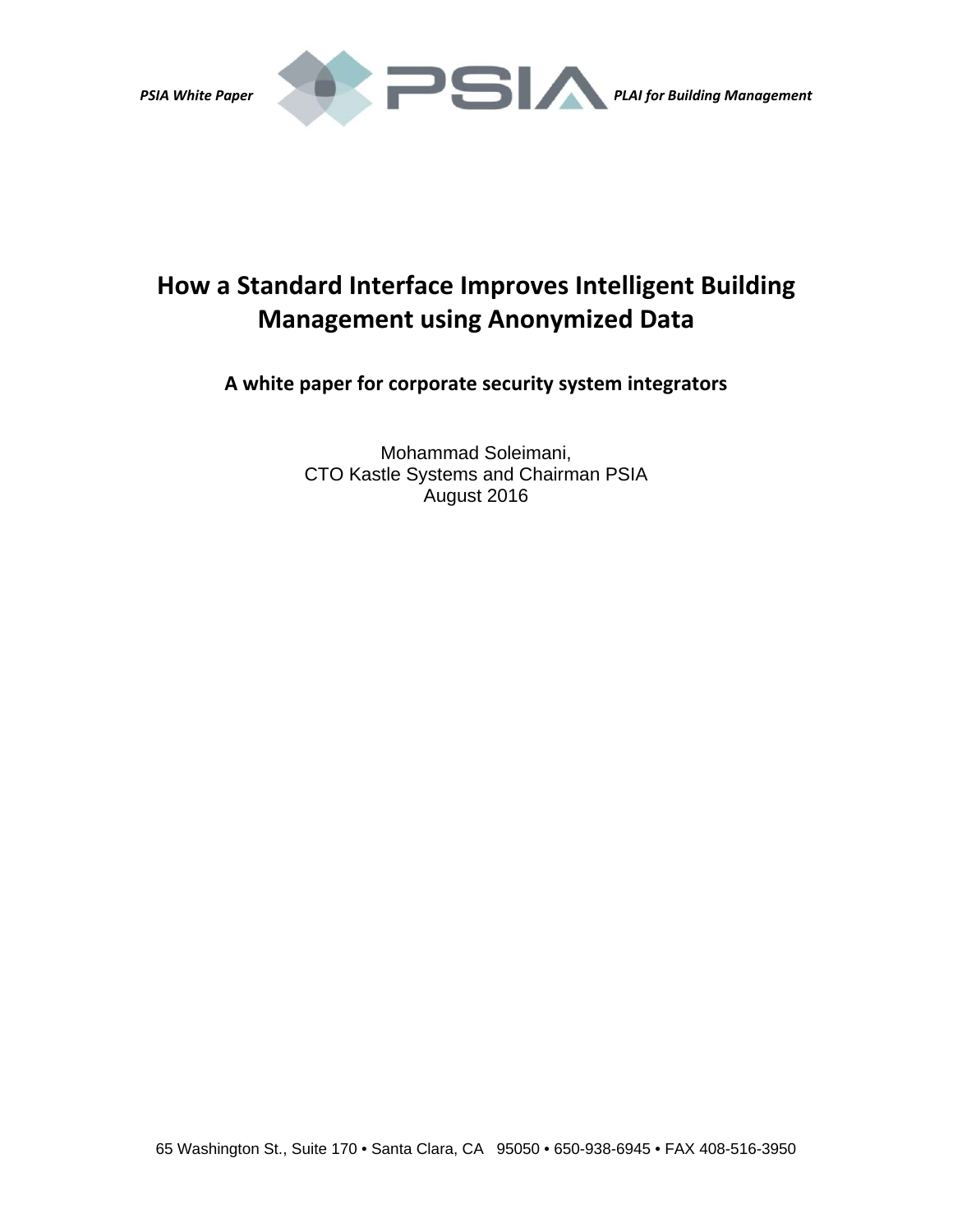

# **Abstract**

This white paper presents the use-case and solution for corporations that are integrating intelligent building management systems (BMS) and physical access control systems (PACS) in a standardized method for improved energy consumption and operational building control.

The integration of PACS with BMS enables companies to continue to drive better energy efficiency and lower their operational costs, while maintaining comfortable and secure environments. One or multiple PACS are often installed to provide critical security measures across the building's footprint. Additionally, state-of-the-art BMS aim to provide many ecofriendly advantages, including but not limited to:

- Providing timely lighting based on occupancy.
- Regulating room temperatures to ensure a comfortable working environment while maintaining energy efficiency.

With these building controls, companies may be eligible to receive credits as offered by local utility companies.

While a BMS provides many facility improvements, without integration with PACS these systems are constrained by pre-defined schedules. Because schedules are predictive in nature, they cannot react in real-time to unforeseen events that may cause schedule disruptions. The integration of BMS's with PACS's improves upon the benefits attained with smart buildings to reap even greater rewards. Doing so offers fine-tuning where building control is limited to rigid processes and settings. This integration also makes it possible to leverage the capabilities of today's sophisticated HVAC systems and realize higher energy efficiencies by basing settings and controls on a real-time occupancy count.

To meet this need with plug-and-play usability and ease, the Physical Security Interoperability Alliance (PSIA) provides a standard interface that enables passing of anonymized location data between the BMS and PACS: the Physical-Logical Access Interoperability (PLAI) specification. This paper describes the PLAI solution and its application and benefits in BMS PACS environments. It also presents how one client is implementing PLAI to use the anonymized location data over an event stream and perform functions without unnecessary exposure of personally identifiable information (PII).

# **State‐of‐the‐Industry Shortcomings**

Across various industries, environmentally-friendly alternatives are raising the standards to promote a healthy ecosystem now and for the future. In support of this trend, businesses around the globe are implementing building management solutions that promote energy conservation, reduce operational processes, and increase ROI of systems throughout their lifecycle. Intelligent BMS' are enabling corporations to provide optimal working environments with a green status; however, limited by schedules and primitive occupancy sensors, these building control processes do not maximize the full potential of modern, variable-speed HVAC systems and they are not managed based on facility occupancy.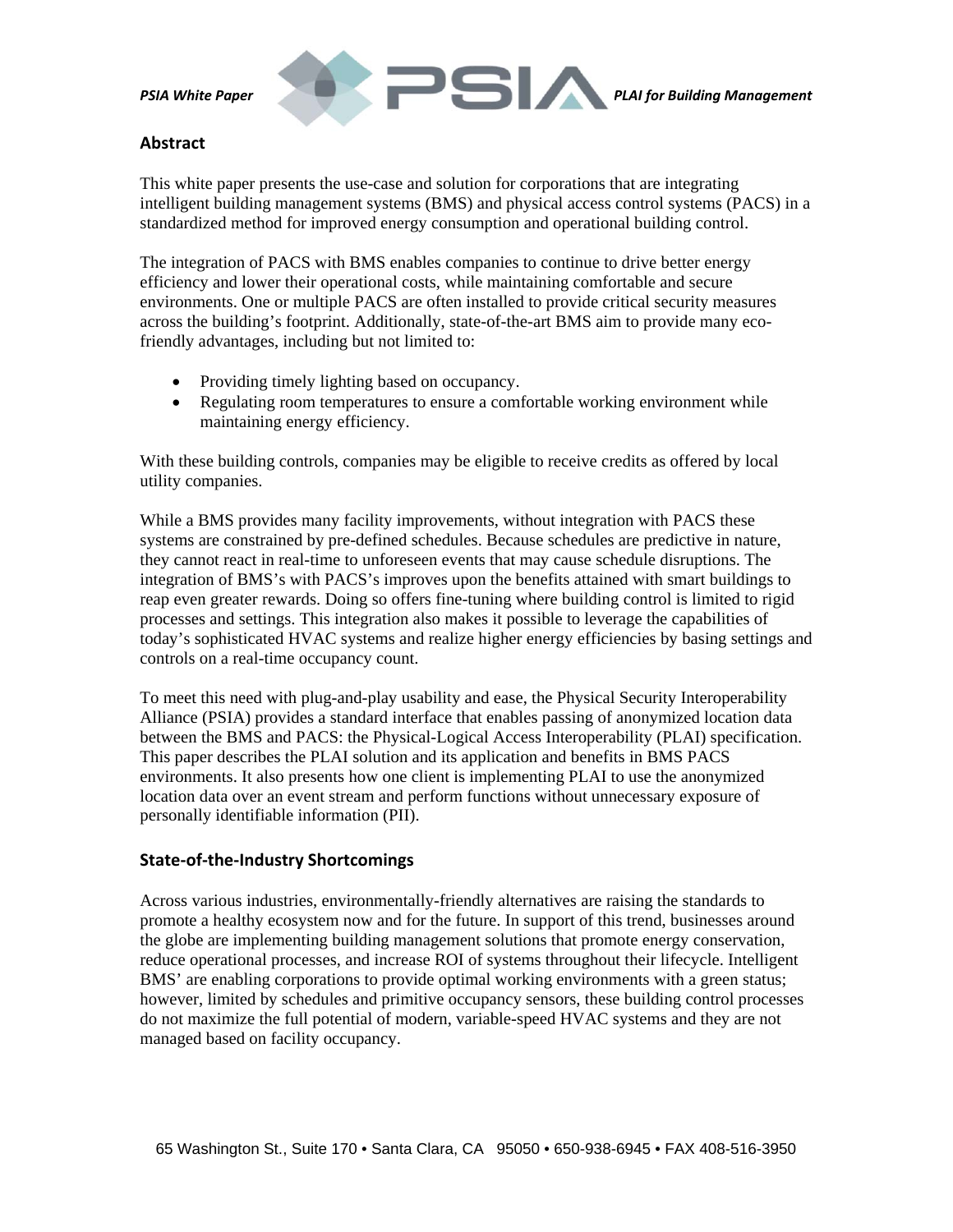

Moreover, because of their predictive nature, building management solutions cannot adjust configurations to dynamically respond to real-time events. For instance, these events may be inclement weather days that prevent a large part of the workforce from coming into the office, or cases where a tenant event either takes significant workforce away from the building, or brings additional workforce into the building at unexpected times and without prior notification to the building management staff.

In these scenarios and other similar situations, smart building management is improved through the sharing of anonymized location data as obtained by the PACS's using the PLAI standard interface.

### **PLAI Improves BMS Operations**

Figure 1 shows how PLAI is implemented in a BMS-PACS environment to support the sharing of anonymized location data over a REpresentational State Transfer (REST) application program interface (API). This credential read stream identifies:

- The location of a card-read associated with an individual (an attribute from Lightweight Directory Access Protocol [LDAP] or managed in the PACS).
- The zone that the person belongs to (such as building suite and floor numbers as data elements).

For example, an event stream for a person entering through a garage would include his/her access at the garage or turnstile entrance, as well as that person's usual place of work within the building. With both card-read and zone information, an intelligent BMS can keep track of a person going to a particular location even if the PACS at the tenant suite is not providing that data.

In this scenario:

- The PACS (REST servers) pass anonymized data over the PLAI event stream as requested via HTTPS GETs from the BMS client. With the content type multipartmixed, multiple events can stream in one transaction, limiting the HTTPS overhead involved while still leveraging standard HTTPS protocols.
- The BMS (REST client), performs HTTPS GETs and then executes its functions based on occupancy without unnecessary exposure of PII.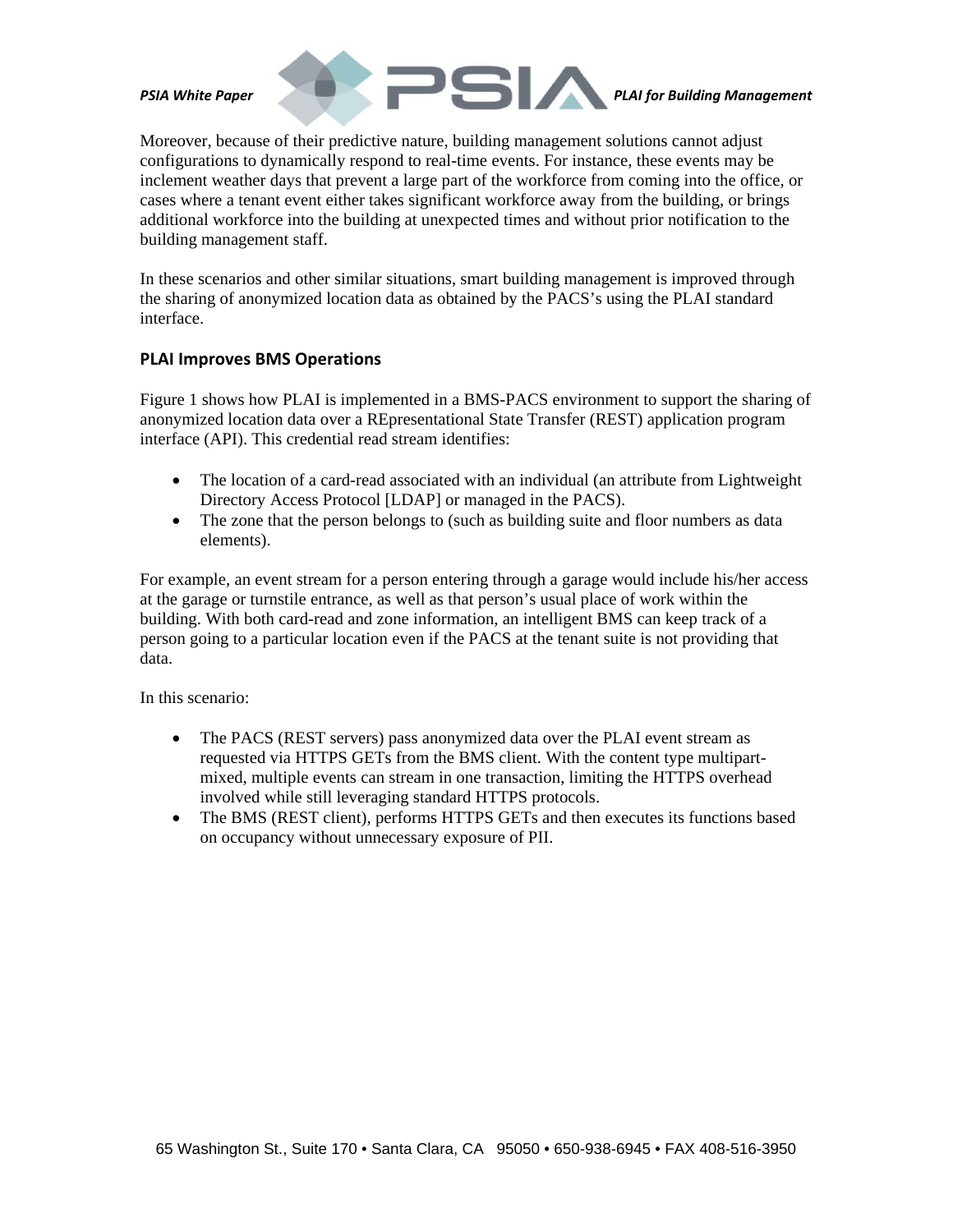

Figure 1. Physical-Logical Access Interoperability (PLAI) provides sharing of anonymized location data between the PACS's and the BMS over an HTTPS REST API for a real-time occupancy count. The event consumer uses this data for dynamic building control.

With this integration solution, a real-time, continuous occupancy count offers greater efficiencies for modern, variable-speed HVAC systems and allows for impromptu, finer control in comparison to current occupancy sensors. In cases of unscheduled events that significantly impact the number of workforce present in the building, anonymized location data allows for HVAC and lighting adjustments to be made as the need arises, in real time.

PLAI makes it possible to integrate BMS' and PACS' over a well-defined HTTPS REST API and is adaptable when having to add or replace one or more of these systems. This standard interface is built with extensibility in mind, which makes not only adding features into the specification relatively easy, but also makes it so that users can customize and extend the features of PLAI if necessary.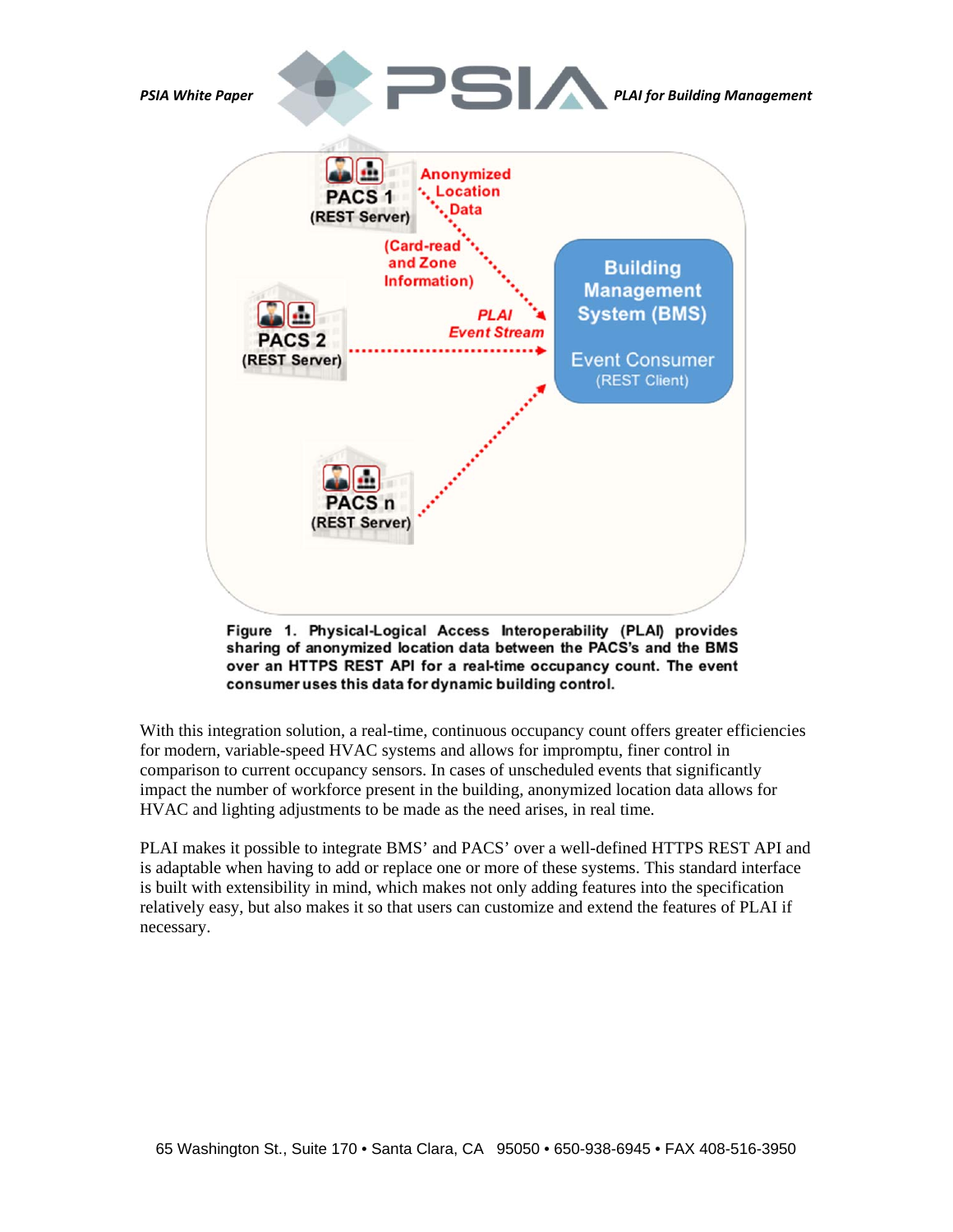

# **Solution Benefits**

In BMS-PACS environments, PLAI offers benefits such as:

- Clearly-defined specifications for security device communications, which provides significant cost savings on API development and potentially more resources for the development of new features and enhancements.
- Plug-and-play integration, which delivers a streamlined solution in lieu of costly and labor-intensive custom code and scripts.
- Common-event language interoperability, which provides a unified view of security data and the ability to trigger automated responses or alerts in other systems.
- Backwards compatibility, which ensures scalability with compliant devices regardless of version level.
- Robust specifications, which support operating system or application software upgrades with transparency and eliminate custom interface maintenance expenses.<sup>1</sup>

# **Application Example**

More than 65 physical security manufacturers and systems integrators have been involved in advancing standards through the PSIA. Most of the leading access control companies are engaged in the development of the PLAI specification. Their focus is on promoting interoperability of IPenabled security devices and systems and developing open specifications pertaining to networked physical security technology.2

PLAI has been demonstrated at ISC West (April 2016) and ASIS (September 2016) and extensions to the specification are continually being evaluated within the PSIA PLAI Working Group to enhance its functionality. Other vendors actively involved in the development of PLAI include Tyco, Lenel, Honeywell, Kastle Systems, Stanley Security, Gallagher, RightCrowd and AlertEnterprise!.

A global leader in building automation platforms, Tridium is implementing PLAI for the purpose of smart building management, such as regulating HVAC and lighting controls, based on occupancy. To perform these functions, Tridium only requires a real-time, continuous occupancy count. This integration approach limits unnecessary exposure of PII since biographic information pertaining to individuals is not needed.

In Tridium's application, anonymized location data is received over the PLAI event stream and consumed for dynamic building management. PLAI events are converted by Tridium to Building Automation Control network (BACnet) calls – data communication protocol known as ANSI/ASHRAE standard 135-2008 and ISO 16484-5<sup>3</sup>. These calls in turn, readjust the thermostat settings and lighting settings as appropriate. The PLAI approach in this scenario allows temperatures and ventilation to be adjusted as people enter and exit a room providing for overall superior intelligent building management.

The Tridium PLAI application was demonstrated at the ASIS 2016.

*Mohammad Soleimani is CTO at Kastle Systems and chairman of PSIA. He may be contacted at msoleimani@kastle.com.*